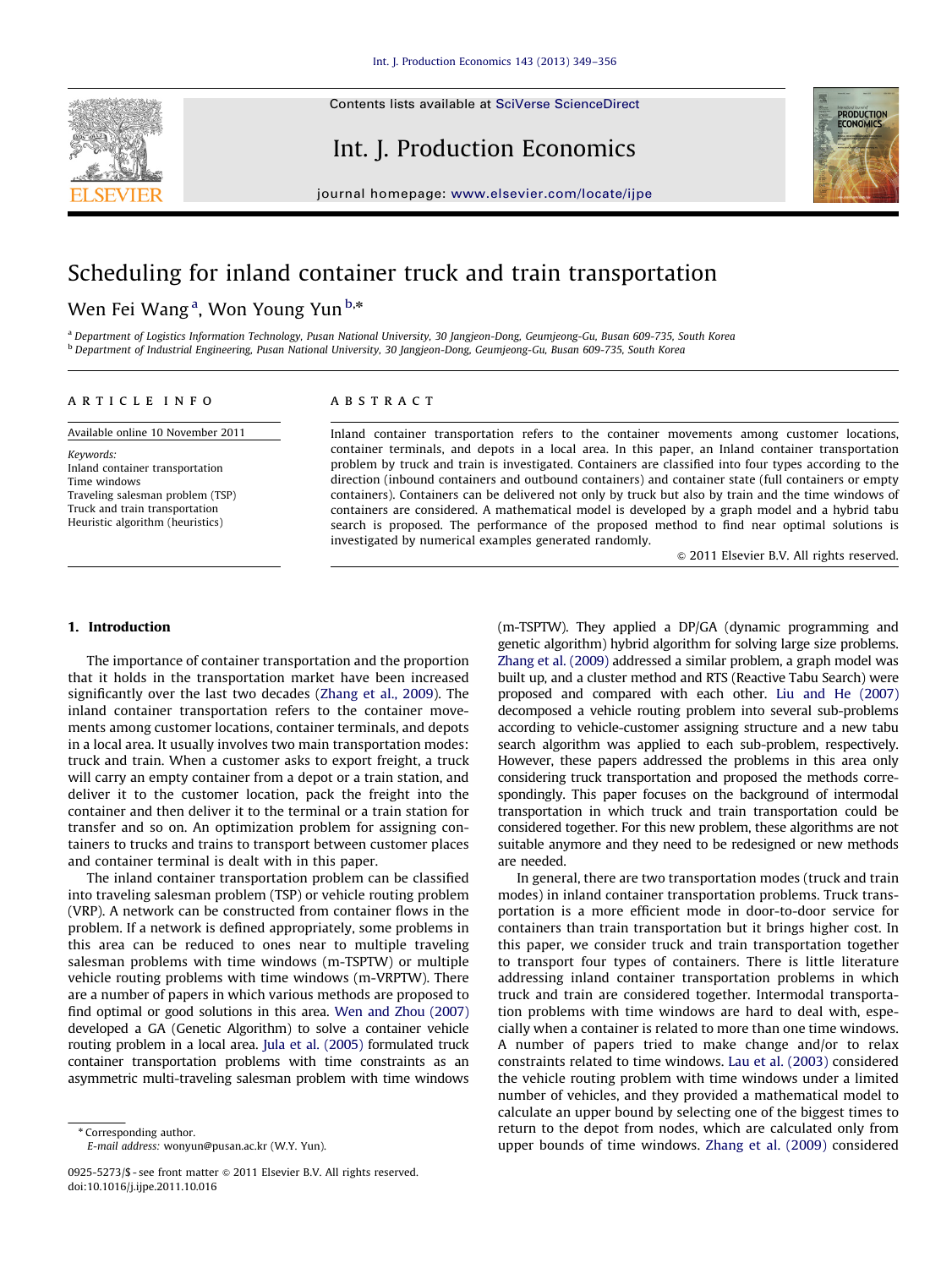two time windows (to origin and destination) of each container and combined them into one serving time window. [Wang and](#page--1-0) [Regan \(2002\)](#page--1-0) tried to fix the service time for each load to the lower bound or upper bound of the corresponding time window to simplify the problem with hard pick-up and delivery time windows into over-constrained and under-constrained models. They solved these two models as bounds of the original problem. Additionally they designed a window-partition-based method to find more accurate solutions in reasonable times. [Zhang et al.](#page--1-0) [\(2010\)](#page--1-0) studied a more complex truck scheduling problem for container transportation in a local area with multiple depots and multiple terminals. They used the same method of combining two time windows and then applied the window-partition-based method proposed in [Wang and Regan \(2002\)](#page--1-0) to solve the problem. [Kopfer et al. \(2010\)](#page--1-0) proposed another way to deal with the time windows of each container. They considered the lower and upper bounds of a time window independently and treated them as nodes. In this paper, truck and train transportation modes with hard time windows are considered together to transport four types of containers.

The remaining context of this paper is organized as follows. Assumptions and notations are listed in Section 2. A graph model and a mathematics model are given in Section 3. A hybrid tabu search algorithm is developed to solve the problem in [Section 4,](#page--1-0) and tested with randomly generated examples in [Section 5.](#page--1-0) Finally, [Section 6](#page--1-0) concludes this paper.

#### 2. In inland container transportation

In this paper, we consider an inland container transportation problem and should determine how to transport containers (four types of containers) between container terminal and customer places. There are two transportation modes (truck and train) available. All containers have time windows for pick-up and delivery and we should transport containers to satisfy the time windows.

#### 2.1. Assumptions

- 1) There exists one maritime terminal, one train station, and one depot in the system. The terminal is the station of the train and truck. Outbound (export) containers are transported from a customer or the depot to the terminal. Inbound (import) containers are transported from the terminal to a customer place or the depot. The depot has enough empty containers and trucks. The depot can be visited at any time.
- 2) Trains transport containers between the terminal and the train station. Train timetable is given.
- 3) All containers have same type of size (40 ft).
- 4) All the trucks are identical. One truck only carries no more than one container at any time. They are initially located at the depot and finally return to the depot.
- 5) Costs of loading/unloading and packing/unpacking are negligible.
- 6) Inbound or outbound full container has origin and destination time windows. An inbound empty container only has an origin time window and an outbound empty container only has a destination time window.

#### 2.2. Notation

 $C_t$  Unit cost per unit time by a truck  $C^r_{\varsigma}$ 

- $t_{ij}$  Traveling time from location *i* to location *j* by truck. It is assumed that  $t_{ij}=t_{ji}$ .  $i=0$  or  $j=0$  if the corresponding location is the terminal,  $i=D$  or  $j=D$  if the corresponding location is the depot, and  $i = S$  or  $j = S$  if the corresponding location is the train station  $(S=1)$  or the terminal  $(S=0)$ 
	- $RT^r$  Traveling time of the train r between the station and terminal
	- $IDT(r1)$  Departure time of the import freight train  $r1$  at the terminal
	- $IAT(r1)$  Arrival time of the import freight train  $r1$  at the inland train station
	- $EDT(r2)$  Departure time of the export freight train  $r2$  at the station
	- $EAT(r2)$  Arrival time of the export freight train  $r2$  at the terminal  $Q_r$  Capacity of the train r
	- $[\tau_{Ai}, \tau_{Bi}]$  Time window of the origin of container *i*
	- $[\tau_{Ci},\tau_{Di}]$  Time window of the destination of container *i*
	- $t$ lus<sub>i</sub> Loading/unloading time of the container *i* at the station  $tlut_i$  Loading/unloading time of the container i at the terminal
	- $t l u d<sub>D</sub>$  Loading/unloading time of an empty container at the depot
	- $tluc<sub>i</sub>$  Loading/unloading time of the container *i* at its customer location
	- $tpuc_i$  Packing/unpacking time of the container *i* at its customer location

#### 3. Graph and mathematical models

In this section, a graph model is built up first and then the scheduling problem is formulated as a mathematical model based on the graph model.

#### 3.1. Graph Modeling

In this subsection, we transform our optimization problem to a network connection problem. Containers are classified into four types: inbound empty containers, inbound full containers, outbound empty containers, and outbound full containers.

This network mainly focuses on activities by the trucks and it can be decomposed into two main parts. The first part is related to service activities that a truck performs and the second one is related to the process activities that a truck moves from the last location to the next service. In the graph model, the activities relevant to a service are treated as an entire entity (vertex) and other activities are treated as connections (arcs) between these entities. Then the graph model can be proposed below.

Let  $G=(V,A,T,C)$  indicate this graph model, where V means vertices, A is arcs, T is time needed for each vertex and arc, and C stands for the transportation cost for given vertex and arc. [Fig. 1](#page--1-0) shows the structure of this graph model. For example, customer A needs to export a container of freight. At the customer place, there is a pick-up time window and at the terminal there is a delivery time window. The vertex is the activities for a truck from customer location to the terminal as shown by solid lines. That is, a truck first arrives at the customer place in advance. Then some activities in the vertex are done, for example, packing a container at the customer place and loading the container on the truck, and the truck will deliver the container to the terminal and unload it. Serving time window is calculated to satisfy the time windows. That means a truck should begin the service during this time period due to time windows at origin and destination. There is a different case if this container can be carried by train. The

Unit cost per container by train  $r$